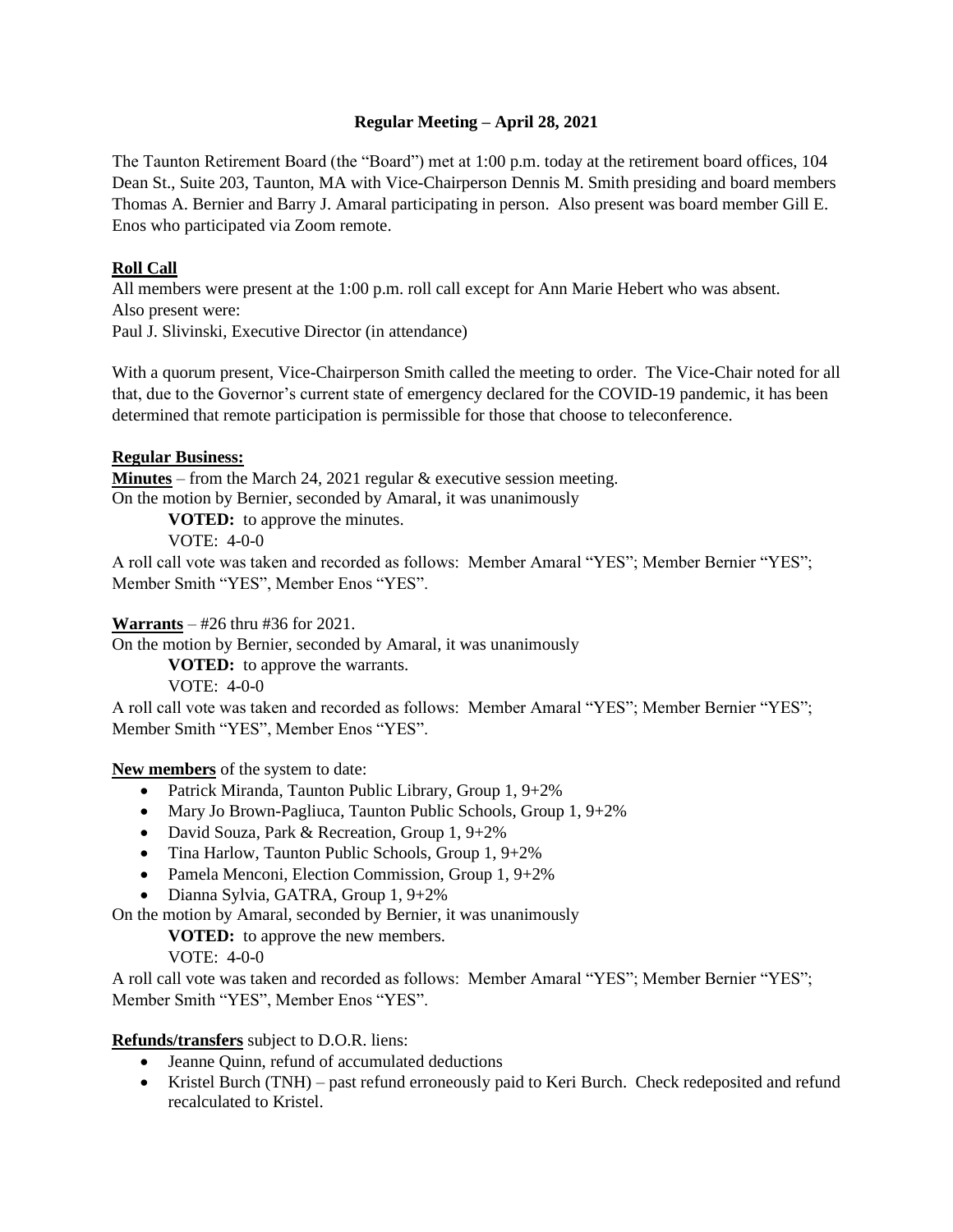On the motion by Bernier, seconded by Amaral, it was unanimously

**VOTED:** to approve the refunds & transfers.

VOTE: 4-0-0

A roll call vote was taken and recorded as follows: Member Amaral "YES"; Member Bernier "YES"; Member Smith "YES", Member Enos "YES".

# **Retirement/survivorship** applications:

- Jeanne Brown, School, Group 1, Superannuation, 7/4/21
- Thomas King Jr., TMLP, Group 1, Superannuation, 6/30/21
- Mary Cravenho, School, Group 1, Superannuation, 5/21/21

On the motion by Bernier, seconded by Amaral, it was unanimously

**VOTED:** to approve the retirement and survivorships.

VOTE: 4-0-0

A roll call vote was taken and recorded as follows: Member Amaral "YES"; Member Bernier "YES"; Member Smith "YES", Member Enos "YES".

**Deaths** – there were none.

**Make-up/redeposits** and liability for creditable service: there were none.

**PERAC** Memo's and correspondence:

- PERAC Memo #13/2021 2020 Annual Statement of Earned Income Filing (91A)
- PERAC Memo #14/2021 Mandatory Board Member Training  $-2<sup>nd</sup>$  Quarter 2021
- PERAC Memo #15/2021 Implementation of Paid Family Medical Leave ("PFML") Member Enos recommended sending memo #15 to the city's HR dept.

On the motion by Amaral, seconded by Bernier, it was unanimously

**VOTED:** to receive and place on file all memo's and send memo #15 to Human Resources. VOTE: 4-0-0

A roll call vote was taken and recorded as follows: Member Amaral "YES"; Member Bernier "YES"; Member Smith "YES", Member Enos "YES".

**Investments** & accounting:

• Accounting reports for m/e  $02/28/2021$  – Trial Balance, Cash Receipts & Disbursements, and Journal Entries. Bristol County Savings Bank Checking account statement and reconciliation as of m/e 02/28/2021. After full review of all reports, the Board voted as follows:

On the motion by Amaral, seconded by Bernier, it was unanimously

**VOTED**: to approve accounting reports for m/e  $02/28/2021$  – Trial Balance, Cash Receipts & Disbursements, and Journal Entries and the Bristol County Savings Bank Checking account statement and reconciliation as of 02/28/2021. VOTE: 4-0-0

A roll call vote was taken and recorded as follows: Member Amaral "YES"; Member Bernier "YES"; Member Smith "YES", Member Enos "YES".

• Investments Purchased (\$15,002,870.96) and Sold \$15,091,400.46 for  $m/e$  02/28/2021.

On the motion by Amaral, seconded by Bernier, it was unanimously

**VOTED:** to approve the purchases & sales for m/e 02/28/2021.

VOTE: 4-0-0

A roll call vote was taken and recorded as follows: Member Amaral "YES"; Member Bernier "YES"; Member Smith "YES", Member Enos "YES".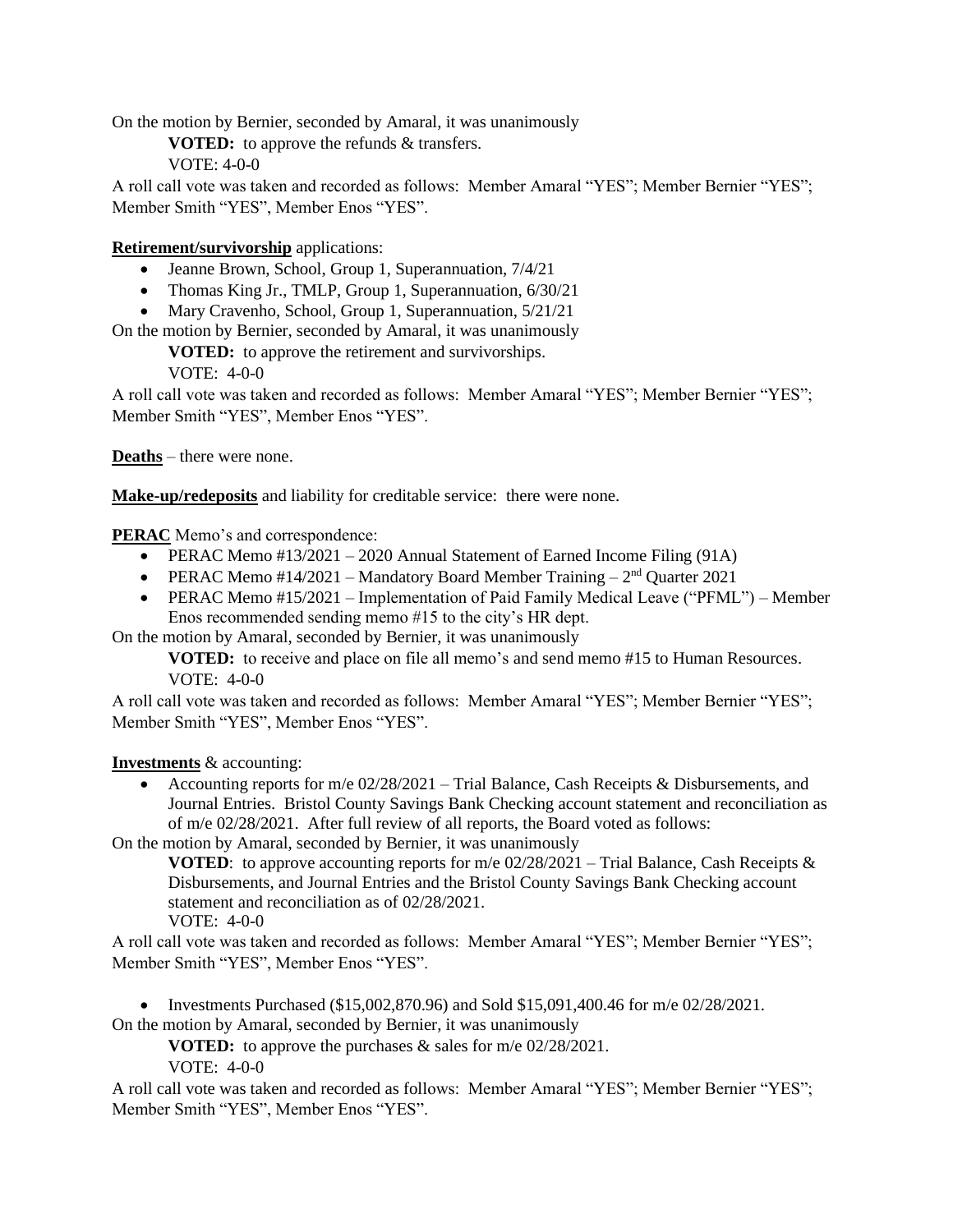- TA Realty Core Property Fund L.P. MFN election request was denied due to jurisdiction issues.
- Manulife/John Hancock announcement that Pranay Sonalkar has joined the U.S. Core and Core-Plus Fixed income investment management team.
- Intercontinental U.S. Real Estate Investment Fund, LLC Eighteenth Amendment to agreement revision of management fees. (only applies to assets managed over \$200 mm). Taunton's investment is only approx. \$17 million therefore there is no change in fees.
- Updated Statement of Investment Objectives from Dahab Associates.

On the motion by Bernier, seconded by Amaral, it was unanimously

**VOTED:** to receive and place on file issues for TA Realty, Manulife/John Hancock, Intercontinental US REIF and to approve updated Stmt. of Investment Objectives. VOTE: 4-0-0

A roll call vote was taken and recorded as follows: Member Amaral "YES"; Member Bernier "YES"; Member Smith "YES", Member Enos "YES".

## **Funding & Budget requests**:

• Budget expenditures and account balances thru m/e 03/31/2021. On the motion by Bernier, seconded by Enos, it was unanimously

**VOTED:** to approve budget expenditures/account balances report as of m/e 03/31/2021. VOTE: 4-0-0

A roll call vote was taken and recorded as follows: Member Amaral "YES"; Member Bernier "YES"; Member Smith "YES", Member Enos "YES".

**Travel, Education** & Conferences: There were none.

**Legal** matters:

• Legal expenses of \$4,135.00 for m/e 03/31/2021 for Atty. Michael Sacco. On the motion by Bernier, seconded by Amaral, it was unanimously

**VOTED:** to approve the legal expenses for m/e 03/31/2021.

VOTE: 4-0-0

A roll call vote was taken and recorded as follows: Member Amaral "YES"; Member Bernier "YES"; Member Smith "YES", Member Enos "YES".

### **Executive Director's report**

• Asst. Director Karen Medeiros – remote work for the month of May 2021.

On the motion by Bernier, seconded by Amaral, it was unanimously

**VOTED:** to approve continued remote work for Ms. Medeiros for the month of May. VOTE: 4-0-0

A roll call vote was taken and recorded as follows: Member Amaral "YES"; Member Bernier "YES"; Member Smith "YES", Member Enos "YES".

• Office help – Ex. Director explained that Brenda Molden is no longer interested in filling in parttime while the Asst. Director is out recovering on medical leave. Lori Holmes-Smith is a retired clerk from School dept. and is willing to fill in as needed. Ex. Director requested permission to hire Ms. Smith as needed to supplement coverage etc. in the office while the Asst. Director is out and/or remotely working. Vice-chair Smith disclosed that Ms. Smith is a family member.

On the motion by Amaral, seconded by Bernier, it was

**VOTED:** to approve having Lori Holmes-Smith to fill in as needed in the office.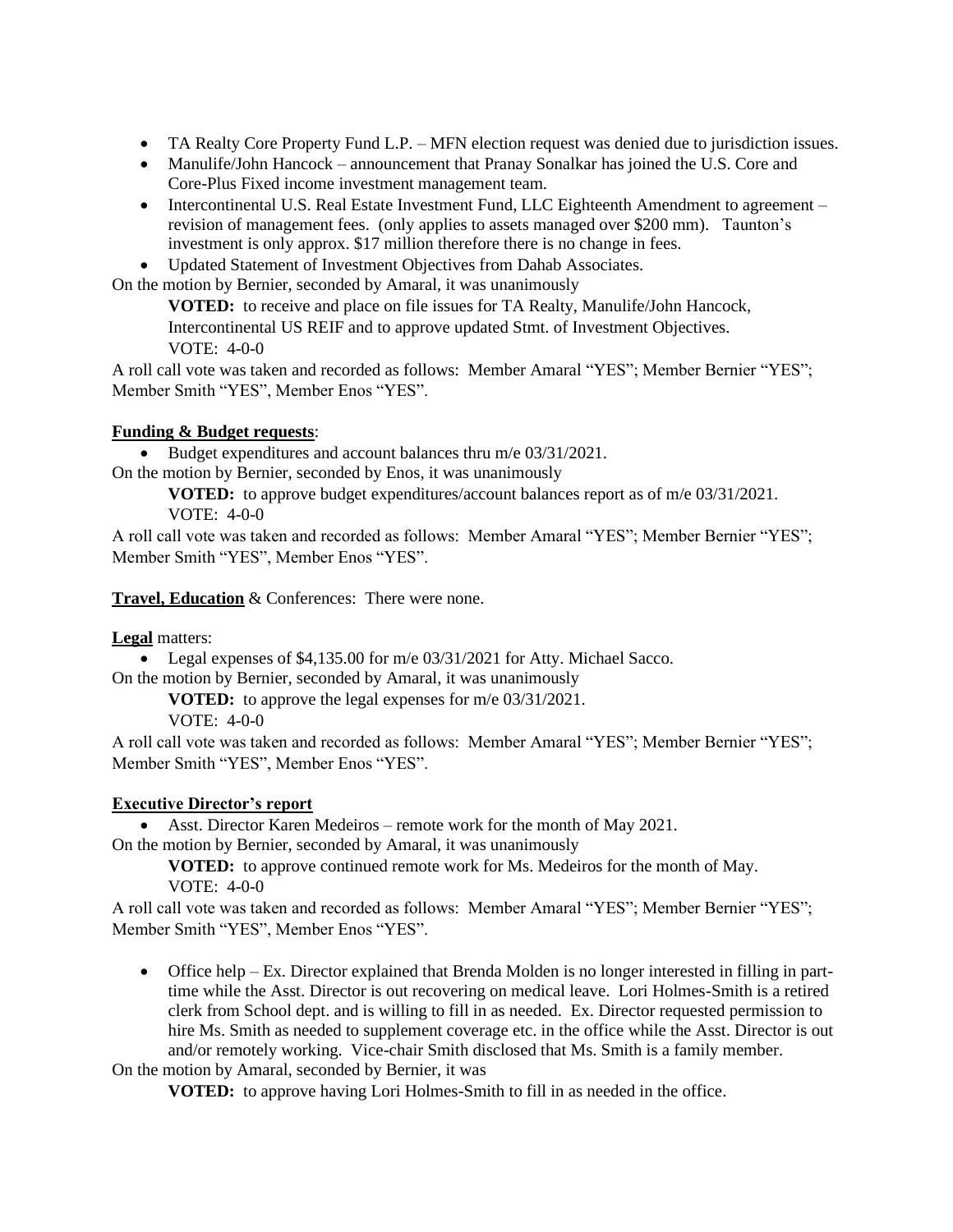#### VOTE: 3-0-1

A roll call vote was taken and recorded as follows: Member Amaral "YES"; Member Bernier "YES"; Member Enos "YES". Member Smith "ABSTAINED" by voting present.

- Update on ADA compliance door the door has been installed and is fully functional. Member Enos suggested pictures be taken and sent to the city's ADA coordinator.
- GASB 68 actuarial report and audit Sherman Actuarial Services has completed the report and it has been given to auditors Sahady & Hague to audit.
- Actuarial Services current contract with Sherman Actuarial Services expires at year-end. Ex. Director recommended issuing an RFP for actuarial consulting services because the seven (7) year period will expire 12/31/21.

On the motion by Amaral, seconded by Bernier, it was unanimously

**VOTED:** to issue an RFP for Actuarial Consulting Services.

VOTE: 4-0-0

A roll call vote was taken and recorded as follows: Member Amaral "YES"; Member Bernier "YES"; Member Smith "YES", Member Enos "YES".

- May  $26<sup>th</sup>$  board meeting evidentiary hearing for Corrigan ADR. The Board discussed possible venue change due to size constraints and Covid restrictions etc. The Board agreed to have the next meeting at city hall. Member Enos will work to reserve the necessary meeting space.
- Update Matt Skwarto PERAC transmittal for ADR still pending.
- Update Robin Laine PERAC transmittal for Accidental Death benefits still pending.
- Update Nathan Furtado PERAC transmittal for ODR medical panel telemed exams took place and just waiting on reports/certificates to be posted in PROSPER.
- Zoom meeting program renewal Ex. Director paid for new subscription via personal credit card and requested reimbursement.

On the motion by Amaral, seconded by Bernier, it was unanimously

**VOTED:** to approve a subscription renewal to Zoom and to reimburse the Ex. Director. VOTE: 4-0-0

A roll call vote was taken and recorded as follows: Member Amaral "YES"; Member Bernier "YES"; Member Smith "YES", Member Enos "YES".

Ex. Director informed the Board that Theresa Bonenfant was a former Nursing Home nurse who was laid off after the Nursing Home closed. It was later discovered that Ms. Bonenfant was rehired in the School dept. as a substitute nurse and works part-time. Under the rule – "once a member, always a member", the Ex. Director asked the board if a part-time "nurse" is an allowable position in our system. Usually fulltime school nurses become eligible to join the Mass. Teachers Retirement System. After review and discussion, the board voted as follows:

On the motion by Amaral, seconded by Bernier, it was unanimously

**VOTED:** to allow Theresa Bonenfant to retain 'membership' in the system and pay deductions as a sub-nurse but NOT allow any creditable service for this employment. (*If Ms. Bonenfant later becomes a full-time School nurse and joins Mass. Teachers, then her account can be transferred and Mass. Teachers can decide on creditable service for the period of the part-time sub-nurse employment*)  $VOTE: 4-0-0$ 

A roll call vote was taken and recorded as follows: Member Amaral "YES"; Member Bernier "YES"; Member Smith "YES", Member Enos "YES".

**EXECUTIVE SESSION:** there was none.